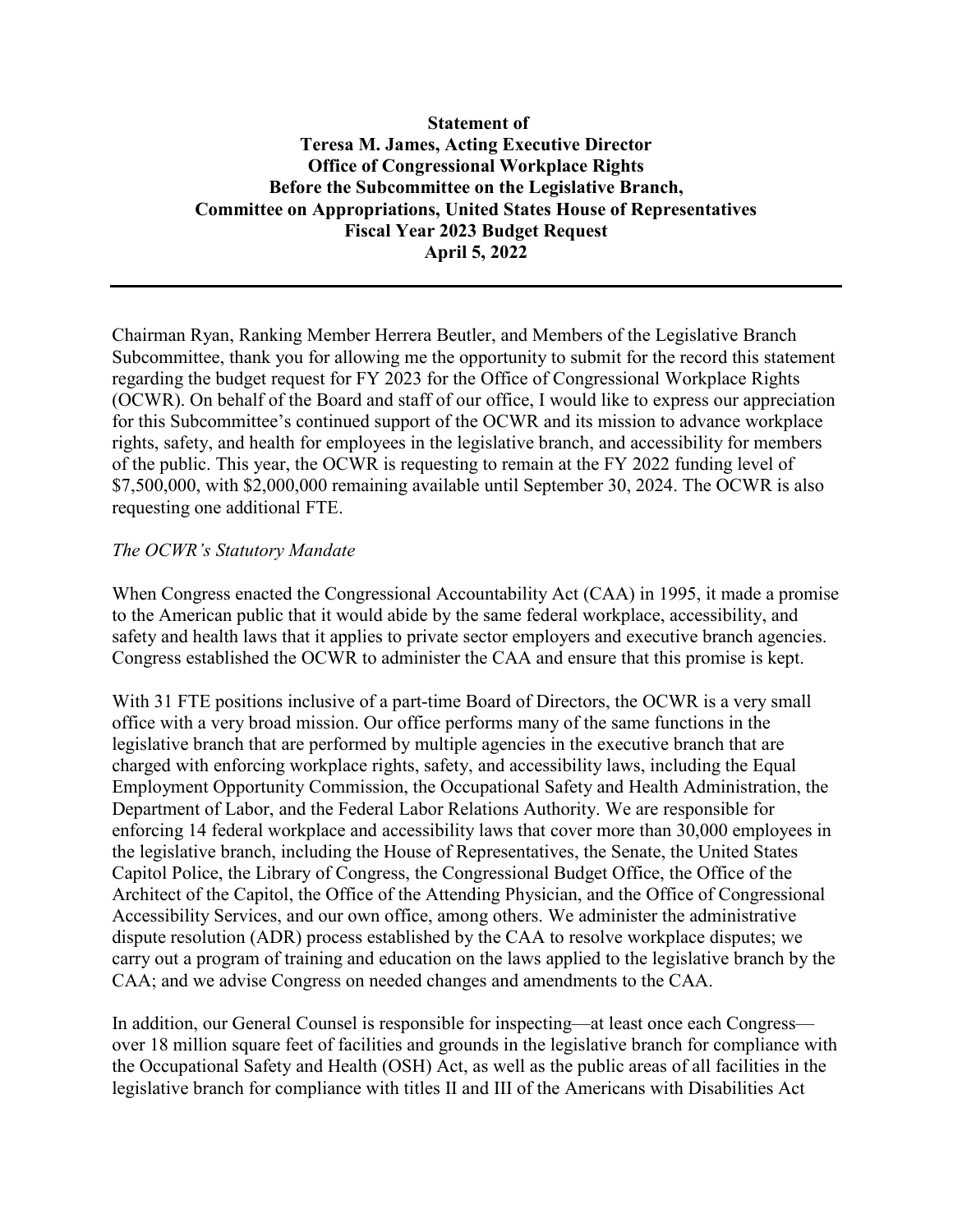(ADA). The General Counsel is also responsible for investigating allegations of OSH, ADA, and unfair labor practice (ULP) violations filed under the Act, and for filing and prosecuting complaints of OSH, ADA and ULP violations.

## *The CAA Reform Act*

On June 19, 2019, the new provisions of the Congressional Accountability Act of 1995 Reform Act became fully effective. Focused on enhancing workplace protections and strengthening transparency and accountability, the Reform Act refined the adjudication process, expanded the number of employees covered by the CAA, and dramatically expanded the OCWR's duties and responsibilities. Notwithstanding the challenges presented by the COVID-19 pandemic, the OCWR continues to fully implement the CAA, providing critical services to the legislative branch community.

# *The OCWR's FY 2023 Budget Justification*

The OCWR's budget request for FY 2023 maintains its focus on the OCWR's statutory mandates and on improving the delivery of services to stakeholders in the legislative branch. The requested amount is necessary for the Office's operations, including conducting hearings, mediations, safety and health inspections, unfair labor practice investigations, and ADA inspections, as well as our statutory mission to educate and train the legislative branch community on their rights and responsibilities under the CAA.

Although many of the initial changes mandated by the Reform Act have been fully implemented, ongoing funding will be required to expand on these efforts moving forward, especially with respect to our Information Systems program. For example, the OCWR's secure e-filing system requires continued cybersecurity monitoring and modifications to assure information security and confidentiality. Online educational modules also must be continually updated to reflect changes in the law and to fully discharge our mandate to educate and assist legislative branch offices and employees. New ADR procedures under the Reform Act, such as preliminary review by hearing officers of all claims, affect the costs associated with adjudication of those claims. Moreover, the legislative branch climate survey requires ongoing funding to administer every 2 years, as mandated by the Reform Act.

Approximately 70 percent of the requested amount for FY 2023 reflects personnel costs, including increased compensation and benefits associated with additional staff hired during this fiscal year. The remainder of the requested amount would pay for contract services, including cross-servicing providers such as the Library of Congress and the National Finance Center, and other services, equipment, and supplies needed to operate the OCWR.

Of the FY 2023 requested amount, the OCWR is requesting that a total of \$2,000,000 remain available until September 30, for the services of essential contractors, including hearing officers, mediators, and safety and health inspectors, and for the ongoing costs associated with administering the biennial climate survey of the legislative branch work environment.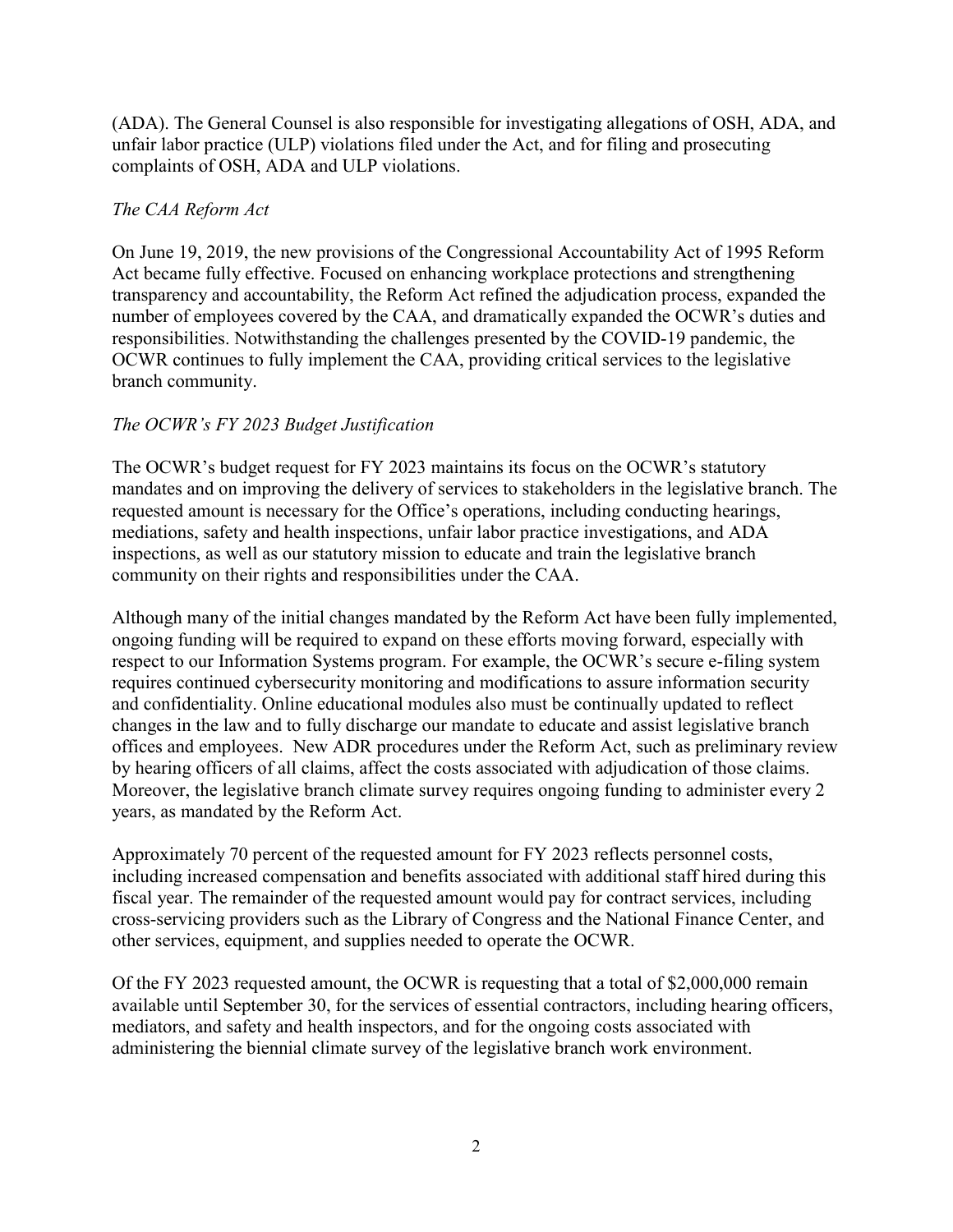### *Alternative Dispute Resolution Program*

The OCWR requests a total of \$450,000 for non-personnel services for FY 2023 for the administration of its ADR program, which represents our best estimate of the costs in the coming fiscal year. The CAA establishes an ADR process that provides employing offices and covered employees a neutral, efficient, and cost-effective means of resolving workplace disputes. We strive to ensure that stakeholders have full access to these ADR procedures. The OCWR enjoys a 100 percent affirmance rate in employment cases by the U.S. Court of Appeals for the Federal Circuit. The OCWR continues to do more with less, maintaining a flat rate of pay for contract mediators, a standardized hourly fee for hearing officers, and rate limitations for other outside service providers.

In any given year, it is difficult to predict the number of cases that will be filed with the OCWR's ADR program, the complexity or duration of administrative proceedings, or the overall costs associated with case processing and adjudication. Recent developments add to the difficulty of making such predictions. Notably, fiscal years 2020-2022 included an unprecedented period of telework in the legislative branch as a result of the COVID pandemic. Although our Confidential Advisor continues to receive inquiries from legislative branch employees at the same rate as before the pandemic began, the fact that most employees are no longer in the physical workplace may have had a significant, albeit temporary, impact on the number of claims filed. Furthermore, recent changes to the law—including the amendment of the CAA's Family and Medical Leave Act provisions to provide paid parental leave benefits to legislative branch employees and the enactment of the Fair Chance to Compete for Jobs Act—may also have an impact on the number of claims filed with the OCWR in the future.

The new ADR process has resulted in an increase in the cost of adjudicating individual claims and will continue to do so. This is because the Reform Act procedures require, among other things, that a "preliminary hearing officer" be appointed at the outset to conduct a preliminary review of every claim filed. Preliminary review did not take place prior to the Reform Act, and a hearing officer was only appointed in those cases that were not resolved during the mandatory counseling or mediation phases, and only if the claimants in those cases requested a hearing on the merits. Our budget justification takes these considerations into account in arriving at our best estimate of the costs for administering this program in FY 2023.

### *Education and Training Programs*

The OCWR is requesting a total of \$260,000 for non-personnel services for FY 2023 for its Education and Training Programs.

The OCWR has a statutory mission to educate and train Members of Congress and legislative branch employees on their rights and responsibilities under the CAA. In FY 2021 and 2022, the OCWR continued to deliver training in person, online, and via video conferencing to legislative branch staff throughout the country. In light of the unique demands presented by the COVID pandemic, the OCWR also created numerous online videos to enhance remote learning, and implemented improved web-conferencing capability for effective, real-time training. In addition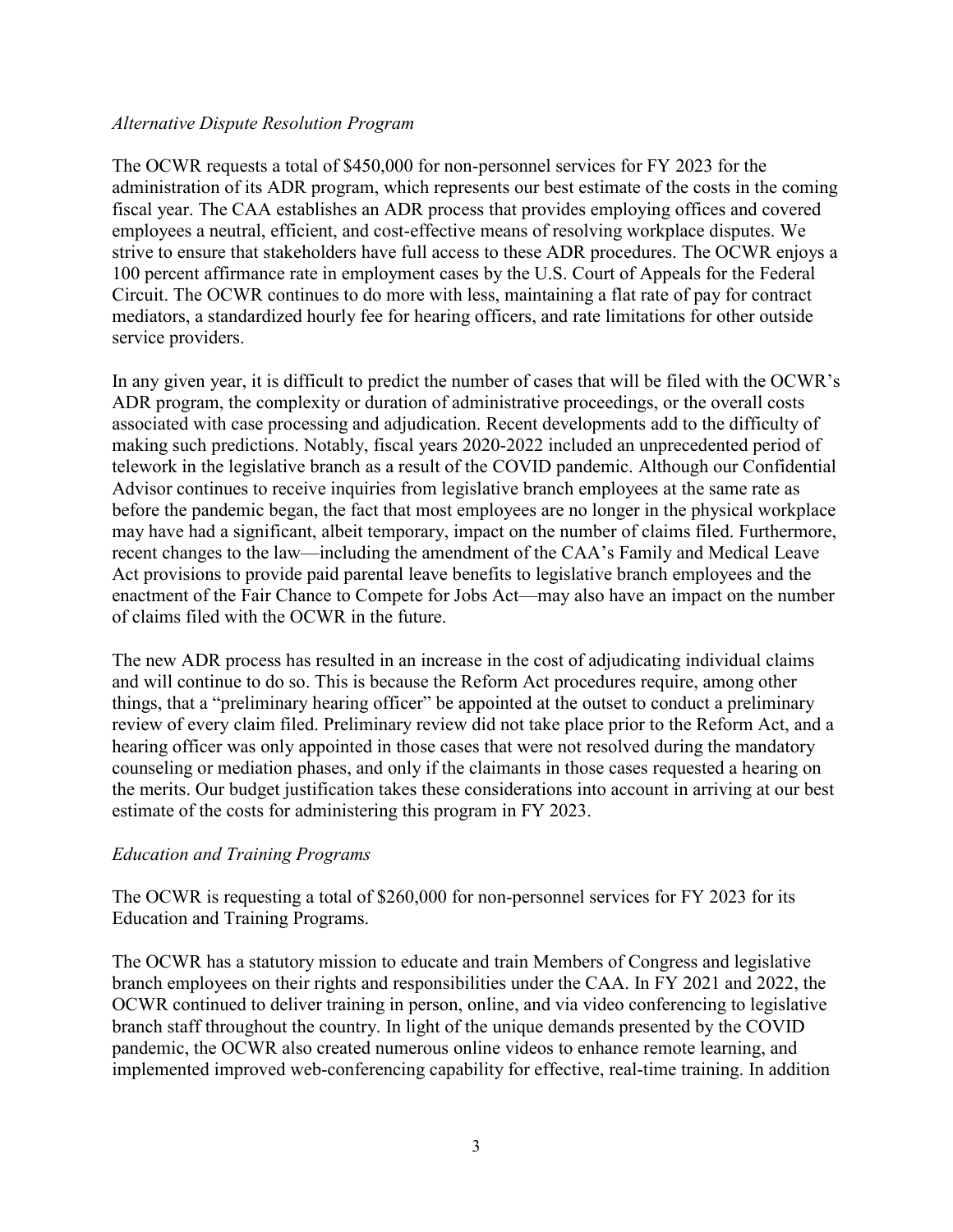to providing training to employing offices, the OCWR conducted seminars for staff on their rights and responsibilities under the CAA.

The OCWR website at www.ocwr.gov was also completely overhauled. The new site provides enhanced functionality, is fully compliant with the updated accessibility requirements for information and communication technology covered by section 508 of the Rehabilitation Act, and enables easy access to various training modules that inform staff of their workplace rights, including courses on Recognizing and Preventing Discrimination and Harassment, Preventing Sexual Harassment in the Workplace, and Bystander Awareness. The OCWR also added a Web Specialist position to manage the website in-house, eliminating the costs for vendor updates.

The OCWR will require substantial funds in FY 2023 to continue building on these accomplishments, which are vital to our mission to provide stakeholders with current, dynamic, and innovative educational and outreach materials that are tailored to the legislative branch.

# *Safety and Health and Public Access*

The OCWR is requesting a total of \$150,000 for non-personnel services for FY 2023 for its Occupational Safety and Health and ADA public access inspection programs. Since the CAA was enacted in 1995, OCWR occupational safety and health inspections and investigations have led to the discovery and abatement of thousands of serious fire and other safety hazards in House and Senate buildings and around the Capitol. OCWR ADA inspections and investigations have also led to the identification and removal of thousands of barriers to access on the campus.

The OGC initiated investigations in 11 new OSH cases in FY 2021. Four of these cases arose out of the events of January 6, 2021; three pertained to COVID-19 safety protocols; and the others involved asbestos, fire safety, a vehicular fatality, and a series of concerns in a single workplace including hazard communication, air quality, and safety training. The OGC also issued a special report in July, 2021, detailing safety violations by the U.S. Capitol Police in connection with events of January 6, 2021, and issued a citation.

The OGC also provided online resources regarding COVID-19, as well a videoconference presentation regarding returning to work that included pandemic-related safety information, and responded to numerous individual inquiries regarding COVID-19 safety measures in legislative branch workplaces. Despite the lack of an enforceable OSHA standard governing COVID-19 safety in the workplace, the OGC worked with employing offices to ensure that they had appropriate administrative, engineering, and PPE controls in place to prevent the spread of the virus.

The OCWR OGC will continue to work directly with the Architect of the Capitol and other offices on the Hill to provide technical support and develop cost-effective solutions to safety and access problems. Our budget request will allow us to continue to provide the level of expertise and assistance that the community requires.